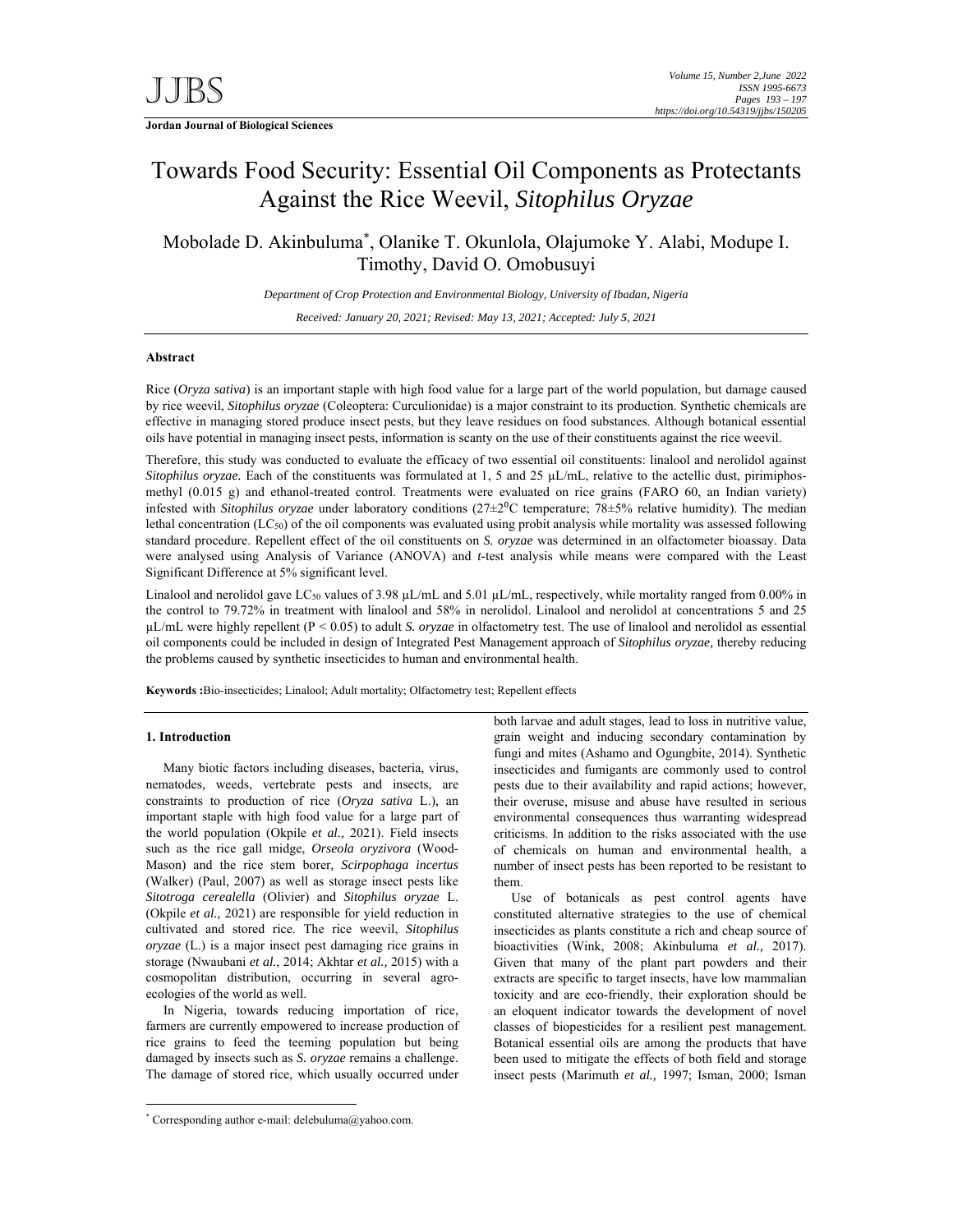and Ahkar, 2007; Aboaba *et al.,* 2019; Akinbuluma 2020) as a potential alternative to synthetic pesticides (Al Dawsari, 2020). Although efforts are directed at investigating plant-derived constituents as useful products in insect-control practices, only little progress is made in the determination of actual compounds responsible for insecticidal activities. There was no recent report on the effects of individual constituents of plant essential oils as biopesticides against *S. oryzae*. So, this study aims to assess the potential of two essential oil components, linalool and nerolidol, relative to a synthetic compound, pirimiphos-methyl on *Sitophilus oryzae.*

# **2. Materials and Methods**

## *2.1. Study location*

This study was conducted between January and April, 2020. All experiments were carried out at the Entomology Research Laboratory and the PEARL Laboratory, Department of Crop Protection and Environmental Biology, University of Ibadan, at  $27 \pm 2^{0}C$  (temperature) and 78±5% (relative humidity).

# *2.2. Insects*

Infested rice grains were bought from the market and kept in Kilner jars with mesh lids. Emerged adults were sieved out and used to infest clean grains in 3 Kilner jars (200 g/jar). Old insects were removed after 7 days of mating and oviposition and newly emerged adults were used for the experiments (Akinbuluma and Ewete, 2014).

# *2.3. 3.3 Insecticidal materials and rice variety*

Linalool and nerolidol were obtained from the Behavioural and Chemical Ecology unit of International Centre of Insect Physiology and Ecology, Nairobi, Kenya. Rice grains (FARO 60, japonica indica variety) were purchased from the International Institute for Tropical Agriculture, Ibadan, Nigeria. The grains were parboiled, dried and subsequently dehusked.

### *2.4. Biological assays*

# *2.4.1. Median Lethal Concentration (LC50)*

Each of linalool and nerolidol was diluted in 95% ethanol to obtain ten concentrations, 1, 2, 3, 4, 5, 6, 7, 8, 9 and 10 microliter/millilitre  $(\mu L/mL)$  with a control 0  $(\mu L/mL)$  containing only ethanol. The concentrations were applied topically on the ventral sides of five pairs of adult *S. oryzae* with a micro-syringe. Mortality was recorded after 24 hours and converted to probits, while the logarithms of the concentrations were taken. Probits were plotted against the logarithmic values to obtain a regression line, using Microsoft Excel (DSAASTAT version 1.101). The LC<sub>50</sub> for each of linalool and nerolidol was determined where the log-dose at the median point was changed to antilogarithm (Finney, 1971; Akinbuluma and Ewete, 2014).

#### *2.4.2. Insect mortality*

Thirty grammes (30 g) of rice grains was weighed in each of five 1-L kilner jar, and 0.5 mL of three selected concentrations (1, 5 and 25  $\mu$ L/mL) of linalool was added to the grains inside each jar and the jars were shaken for about 3 minutes to allow effective coverage of the grain surface with the oils (Aboaba et al., 2019). The set-up

included a jar containing ethanol only (negative control) and another jar containing 0.015 g of synthetic chemical, pirimiphos-methyl as the positive control. Thereafter, each jar received five pairs  $(1 \nsubseteq 1 \nsubseteq)$  of 1-2 day-old adult *S*. *oryzae* and were covered with lid wire mesh. The five treatments were arranged in a Completely Randomised Design (CRD) with 4 replications. The number of adult *S. oryzae* that died was recorded every other day for 7 days (an insect was taken as dead when it does not respond when probed with a camel hair brush). Mortality data obtained were converted to percentage and transformed before analysis. Another set-up was repeated with nerolidol at the same concentrations and experimental conditions as above.

## *2.4.3. Repellent effects of oils*

Behavioural response of adult *S. oryzae* to linalool and nerolidol was evaluated on A Y-tube olfactometer (internal diameter 0.5 cm, stem length 4 cm, arm length 5.5 cm). Each of linalool and nerolidol at concentrations; 1, 5 and 25 µL/mL was applied to a filter paper strip (No. 1 Whatman, Int Ltd. Maidstone, England) and placed at one arm of the tube, while the control (ethanol only) was placed on the other arm. Compressed clean air from a pump was drawn through two flow metres (at 60 ml/min rate) and later passed through two polyester (Nalophan) bags (38 x 25) cm. The bags contained the odour sources, and each was connected to each arm of the olfactometer with Teflon tubes. With the aid of a soft hairbrush, six adult female *S. oryzae* were placed at the stem inlet of the Y-tube and were observed for 5 minutes. Each concentration of the compounds was assayed in five replications with new batch of insects in each case. The number of entries from treated and control sides of the tubes was recorded and compared using a *t-*test analysis (Akinbuluma, 2017).

# **3. Results**

# *3.1. Median lethal concentration (LC50) and insect mortality*

The LC50 of linalool and nerolidol on adult *S. oryzae*  were 3.98 µL/mL and 5.01 µL/mL, respectively, as shown in Figs 1 and 2). Percentage mortality of adult *S. oryzae*  treated with the concentrations of linalool and nerolidol relative to pirimiphos-methyl and ethanol-treated control are presented in Tables 1 and 2)*.* All concentrations of linalool were significantly higher  $(P < 0.05)$  than the ethanol-control in causing mortality to *S. oryzae* in all the days of the trials. Although percentage mortality values were highest on jars treated with pirimiphos-methyl, they were not significantly different ( $P > 0.05$ ) from percentage mortality on grains treated with linalool (at 25 µL/mL) under days 3, 5 and 7 of the trials (Table 1). At higher concentrations of nerolidol and in later days of trials, percentage mortality was significantly higher than those in ethanol-treated control (Table 2).

# *3.2. Repellent effect*

Significant difference  $(P < 0.05)$  was observed between repellence of adult *S. oryzae* caused by the concentrations of linalool at 5  $\mu$ L/ml and 25  $\mu$ L/mL and the ethanol control. Linalool at 25 µL/mL exhibited the highest repellent effect on *S. oryzae* (Table 3), even though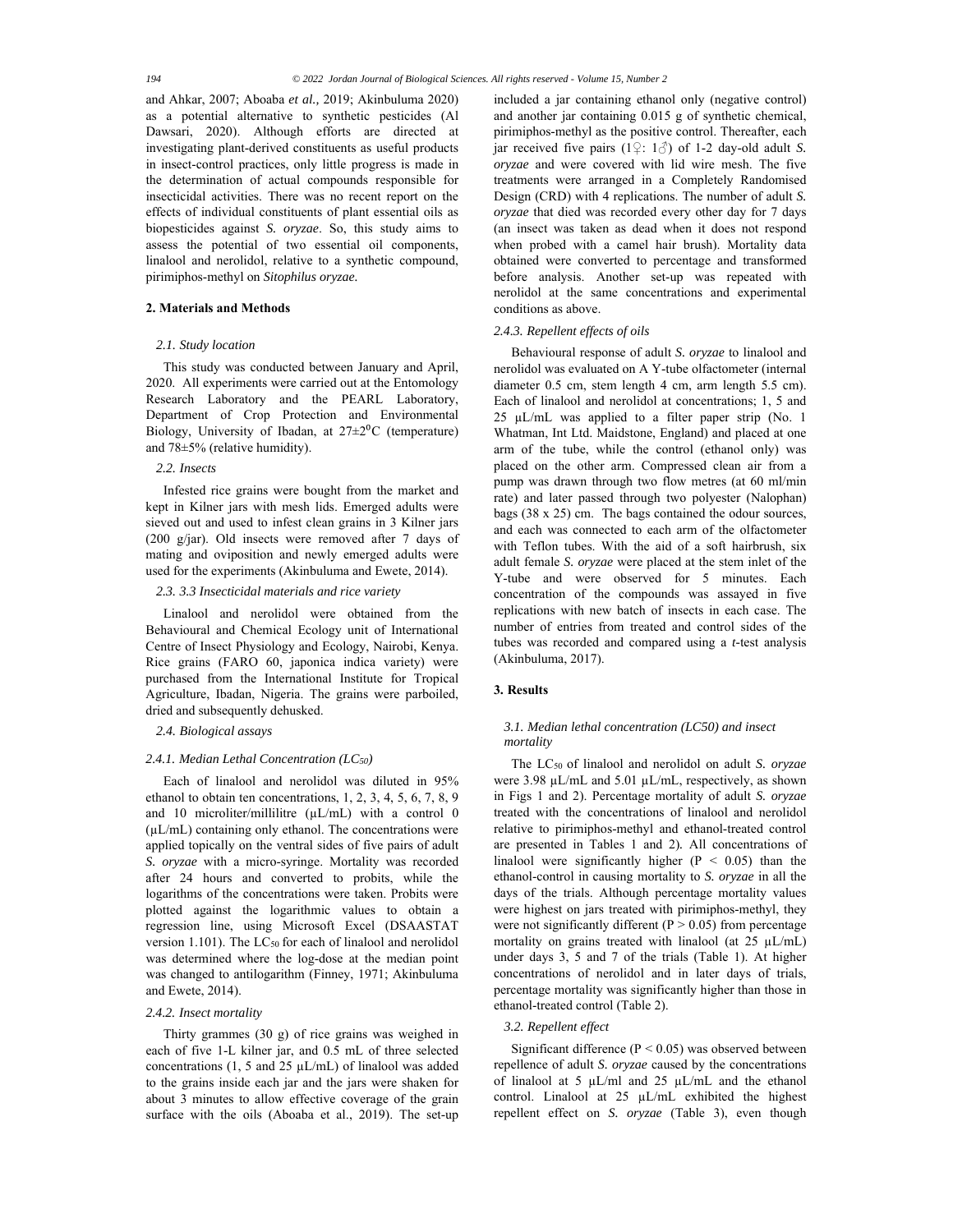nerolidol at 25 µL/mL also exhibited repellent effect that was significantly higher than the control.





Figure 2. Median Lethal Concentration (LC<sub>50</sub>) of Nerolidol on adult *Sitophilus oryzae*

Figure 1. Median Lethal Concentration (LC<sub>50</sub>) of Linalool on adult *Sitophilus oryzae* 

**Table 1**. Mortality of adult *S. oryzae* treated with Linalool in the University of Ibadan, Nigeria in January, 2020

| Conc. $(\mu L/mL)$           | Mortality ( $\pm$ SE) of <i>Sitophilus oryzae</i> over 1-7 days infestation |                  |                   |                  |  |  |
|------------------------------|-----------------------------------------------------------------------------|------------------|-------------------|------------------|--|--|
|                              |                                                                             | 3                | 5                 | 7                |  |  |
| 0 (Ethanol)                  | $0.00 \pm 0.00$                                                             | $0.00 \pm 0.00$  | $0.00 \pm 0.00$   | $0.00 \pm 0.00$  |  |  |
|                              | $13.83\pm4.61$                                                              | $20.47 \pm 2.03$ | $25.83\pm4.26$    | $25.83\pm4.26$   |  |  |
| 5                            | $20.47 \pm 2.03$                                                            | $22.13 \pm 3.69$ | $27.70\pm4.29$    | $30.87 \pm 5.11$ |  |  |
| 25                           | $54.00\pm3.96$                                                              | $68.94\pm12.21$  | $75.89 \pm 10.53$ | $79.72 \pm 7.67$ |  |  |
| Pirimiphos-methyl $(0.015g)$ | $18.44 \pm 0.00$                                                            | $72.11 \pm 6.26$ | $90.00 \pm 0.00$  | $90.00 \pm 0.00$ |  |  |
| LSD(0.05)                    | 8.63                                                                        | 19.35            | 16.37             | 13.68            |  |  |

Means whose differences are greater than LSD (0.05) within a column are significantly different

**Table 2**. Mortality of adult *S. oryzae* treated with Nerolidol in the University of Ibadan, Nigeria in January, 2020

| Conc. $(\mu l/ml)$           | Mortality ( $\pm$ SE) of Sitophilus oryzae over 1-7 days infestation |                  |                  |                  |  |  |
|------------------------------|----------------------------------------------------------------------|------------------|------------------|------------------|--|--|
|                              |                                                                      | 3                | 5                |                  |  |  |
| 0 (Ethanol)                  | $0.00 \pm 0.00$                                                      | $0.00 \pm 0.00$  | $0.00 \pm 0.00$  | $0.00 \pm 0.00$  |  |  |
|                              | $0.00 \pm 0.00$                                                      | $4.61 \pm 4.61$  | $11.25 \pm 6.70$ | $15.86 \pm 5.62$ |  |  |
|                              | $4.61 \pm 4.61$                                                      | $14.61 \pm 4.61$ | $23.83\pm4.61$   | $40.47 \pm 2.03$ |  |  |
| 25                           | $9.22 \pm 5.83$                                                      | $19.22 \pm 5.32$ | $42.50 \pm 2.34$ | $58.22 \pm 1.66$ |  |  |
| Pirimiphos-methyl $(0.015g)$ | $20.47 \pm 2.03$                                                     | $78.75 \pm 6.70$ | $90.00 \pm 0.00$ | $90.00 \pm 0.00$ |  |  |
| LSD(0.05)                    | 9.88                                                                 | 14.50            | 11.41            | 8.36             |  |  |

Means whose differences are greater than LSD (0.05) within a column are significantly different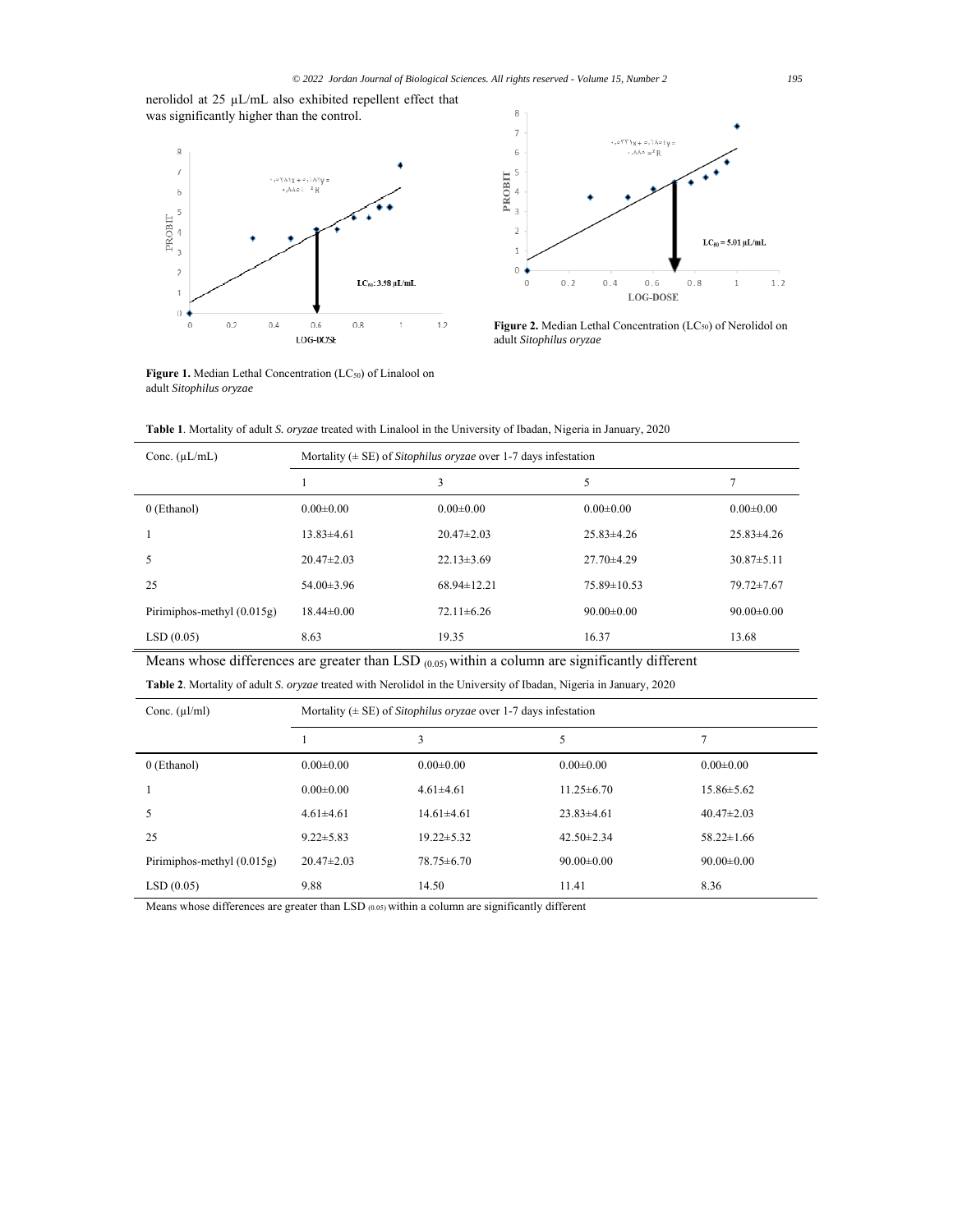*196 © 2022 Jordan Journal of Biological Sciences. All rights reserved - Volume 15, Number 2*

| Essential oil constituents | Conc $(\mu L/mL)$        | Control                  | Test                     | t stat                   | t critical         |
|----------------------------|--------------------------|--------------------------|--------------------------|--------------------------|--------------------|
| Linalool                   |                          | 3.25                     | 2.75                     | 1.00                     | 3.18               |
|                            | 5                        | 5.00                     | 1.00                     | 4.90                     | 3.18               |
|                            | 25                       | 5.25                     | 0.75                     | 9.00                     | 3.18               |
| Nerolidol                  |                          | 3.25                     | 2.75                     | 0.52                     | 3.18               |
|                            | 5                        | 3.75                     | 2.25                     | 1.00                     | 3.18               |
|                            | 25                       | 4.75                     | 1.25                     | 9.00                     | 3.18               |
|                            | $\overline{\phantom{a}}$ | $\overline{\phantom{a}}$ | $\overline{\phantom{a}}$ | $\overline{\phantom{a}}$ | (df: 3, at $5\%$ ) |

**Table 3**. Repellent effect of linalool and nerolidol on adult *S. oryzae* in the University of Ibadan, Nigeria in January, 2020

Mean values are significant where *t*-stat is greater than *t*-critical within the same row

## **4. Discussions**

Botanical essential oils and their constituents do not only exhibit activities including fumigant and contact toxicity, antifeedant and repellence on stored product insect pests, but they also possess some advantages like low mammalian toxicity, biodegradation and availability in developing countries (Isman 2000; El-Bakry, 2016).

The low LC<sub>50</sub> values of linalool and nerolidol shows that both oil constituents possess contact toxicity against adult *Sitophilus oryzae.* Ayvaz *et al.* (2010) also reported LC<sub>50</sub> value as low as 12.74 µL/L from the essential oils of oregano*, Origanum onites* L. on *Acanthoscelides obtectus*  on stored beans. A more recent study revealed that the essential oils from *Syzygium aromaticum* and *Aegle marmelos* gave an LC<sub>50</sub> of 15.34 and 16.133 μL, respectively, on *S. oryzae* adults at 48 h exposure (Mishra *et al.,* 2012).

Although the mortality of *S. oryzae* increased with increasing concentration of the essential oil components and with exposure period, linalool and nerolidol were generally toxic to the insects*.* This might be due to the presence of terpenes in them, agreeing with the reports of Garcia et al. (2005) that the several monoterpenes and some sesquiterpenes were toxic to insects of stored produce. Earlier reports have shown that crude essential oils and their components are effective against insect pests of stored produce. Akinbuluma (2020) reported that the essential oil constituents from stem bark of *Cedrela odorata* caused high mortality and reduced egg-laying capacity of maize weevil. Similarly, oil from flowers of *Hyptis spicigera* elicited high insecticidal activity against *S. oryzae* (L.) and its toxicity was attributed to the presence of 1,8 cineole, carvacrol, α-pinene and β-pinene, in the crude oil (Ngamo *et al.,* 2007c). Specifically, linalool and nerolidol have been effective against some insect pests. Insecticidal properties of linalool are implicated as being a reversible inhibitor of acetylcholinesterase (Weaver *et al*., 1991). Chang *et al.*  (2009) have shown that linalool is a major component in basil oil active against tephritid fruit flies, *Ceratitis capitata*, *Bactrocera dorsalis* and *Bactrocera cucurbitae*, while Lapczynski *et al.* (2008) and Ferreira *et al.* (2012) reported that nerolidol is a naturally occurring compound present in the oil of many plants with a floral odour. A recent study also revealed the presence of linalool and nerolidol and other compounds as constituents of essential oils in *Piper guineense* fruits (Akinbuluma, 2017).

In this study, linalool and nerolidol were highly repellent to *S. oryzae*, indicating that these compounds can actually exhibit a 'sniff and run' property on the insect. Olfactometry test, however, showed that linalool was more repellent than nerolidol to the insects. Muller *et al.* (2009) reported that linalool, among other compounds tested, significantly repelled more mosquitoes than untreated control, and Kim et al. (2010) also reported that linalool from origanum, produced 85% repellence to *Tribolium castaneum.* 

## **5. Conclusions**

This study concludes that linalool at  $25 \mu L/mL$  was very effective in causing mortality and was highly repellent to adult *Sitophilus oryzae*. Therefore, the use of essential oils, especially their main components could be applicable to the management of *Sitophilus oryzae* and as a valid alternative to synthetic insecticides.

# **Acknowledgements**

The authors are grateful to Dr. O. S. Olubode of the Department of Crop Protection and Environmental Biology, for his technical assistance during the course of this work. We also acknowledge the efforts of Dr. Olatunbosun Odu for assisting to conduct plagiarism test.

## **References**

Aboaba SA, Okunlola IO and Akinbuluma MD**.** 2019. Chemical constituents and insecticidal activity of the essential oils from *Cardiospermum grandiflorum* (Sweet) Sapindaceae on *Sitophilus zeamais. J Entomol. Zool,* **7**: 1565-1569.

Akhtar M, Raza AM, Iram N, Chaudhry MI and Azeem W. 2015. Effect of infestation of *Sitophilus oryzae* L. (Coleoptera: Curculionidae) on protein quality of rice under storage conditions. *Int J Agric Appl Sci,* 7:43–45.

Akinbuluma MD and Ewete FK. 2014. Comparative efficacy of extracts of *Azadirachta indica* and *Piper guineense* with pirimiphos - methyl in the control of *Sitophilus zeamais* on stored maize. *J Biol Agric Health care*, **4**: 327 – 335.

Akinbuluma MD, Ewete FK and Torto B. 2017. Isolation and identification of compounds from *Piper guineense* seed extract for the management of *Sitophilus zeamais* on stored maize. Proceedings of the 1<sup>st</sup> All Africa Postharvest Congress and Exhibition, University of Nairobi, Kenya.